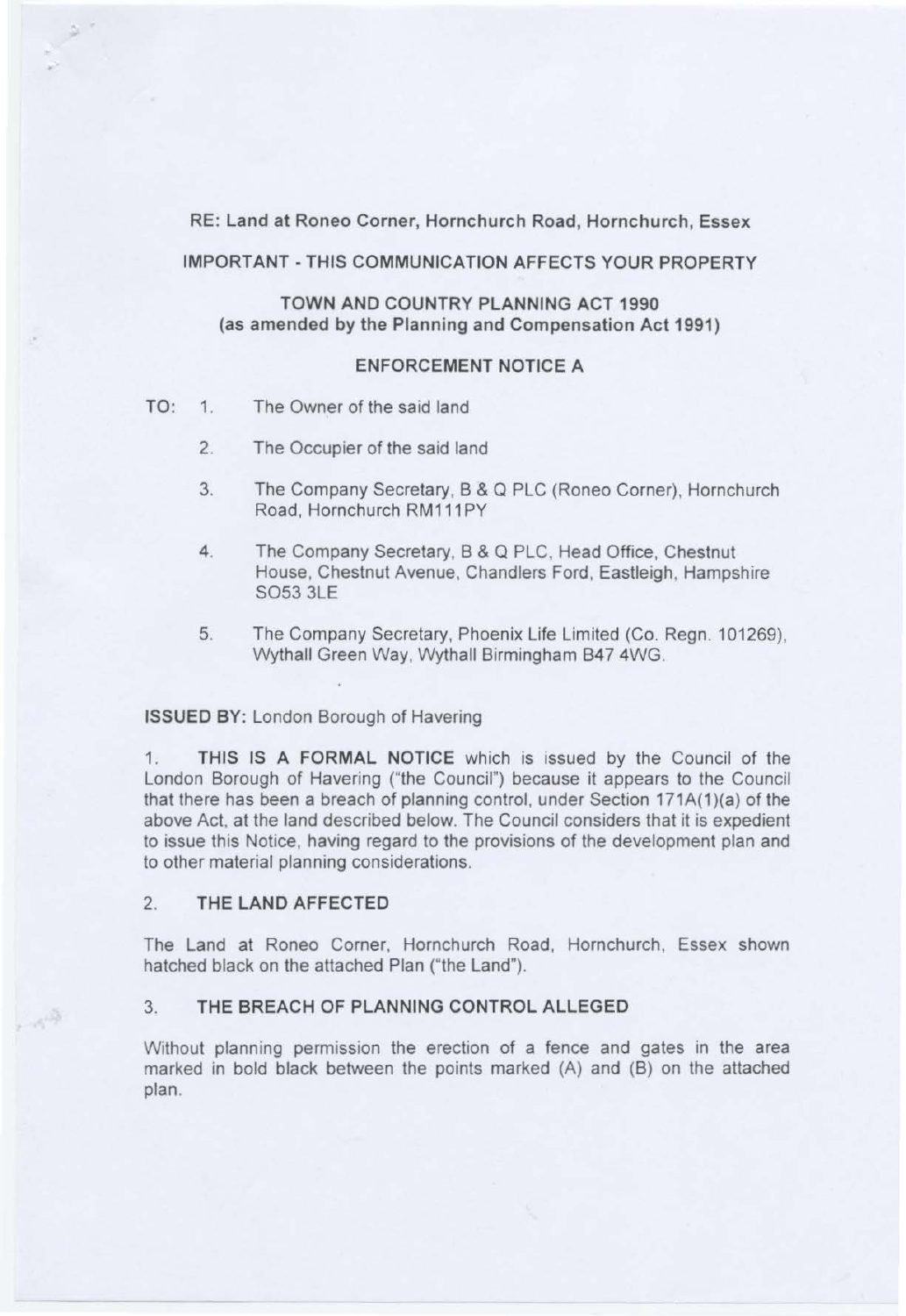## 4. REASONS FOR ISSUING THIS NOTICE

 $\sim$   $^{\circ}$ 

一个学

It appears to the Council that the above breach of planning control has occurred within the last four years.

The site lies within the Metropolitan Green Belt. The unauthorised fences and gates are harmful to the character, openness and appearance of the Green Belt.

The height of the unauthorised fences and gates is contrary to policy DC61 of the Local Development Framework (Development Plan Documents).

The fences and gates cause material harm to the visual amenity of the area.

The Council do not consider that planning permission should be given because planning conditions could not overcome these problems.

An application for retrospective Planning Permission for the installation of the fence and gates has been made previously and has been refused by the Council.

## 5. WHAT YOU ARE REQUIRED TO DO

(i) Remove the unauthorised gates from the Land.

Time for compliance: 3 months from the effective date of this notice

(ii) Remove the unauthorised fences from the Land.

Time for compliance: 3 months from the effective date of the notice

(iii) Remove all building materials, rubble, excess and equipment arising from compliance with requirements (i) and (ii) above from the Land

Time for compliance: 3 months from the effective date of this notice.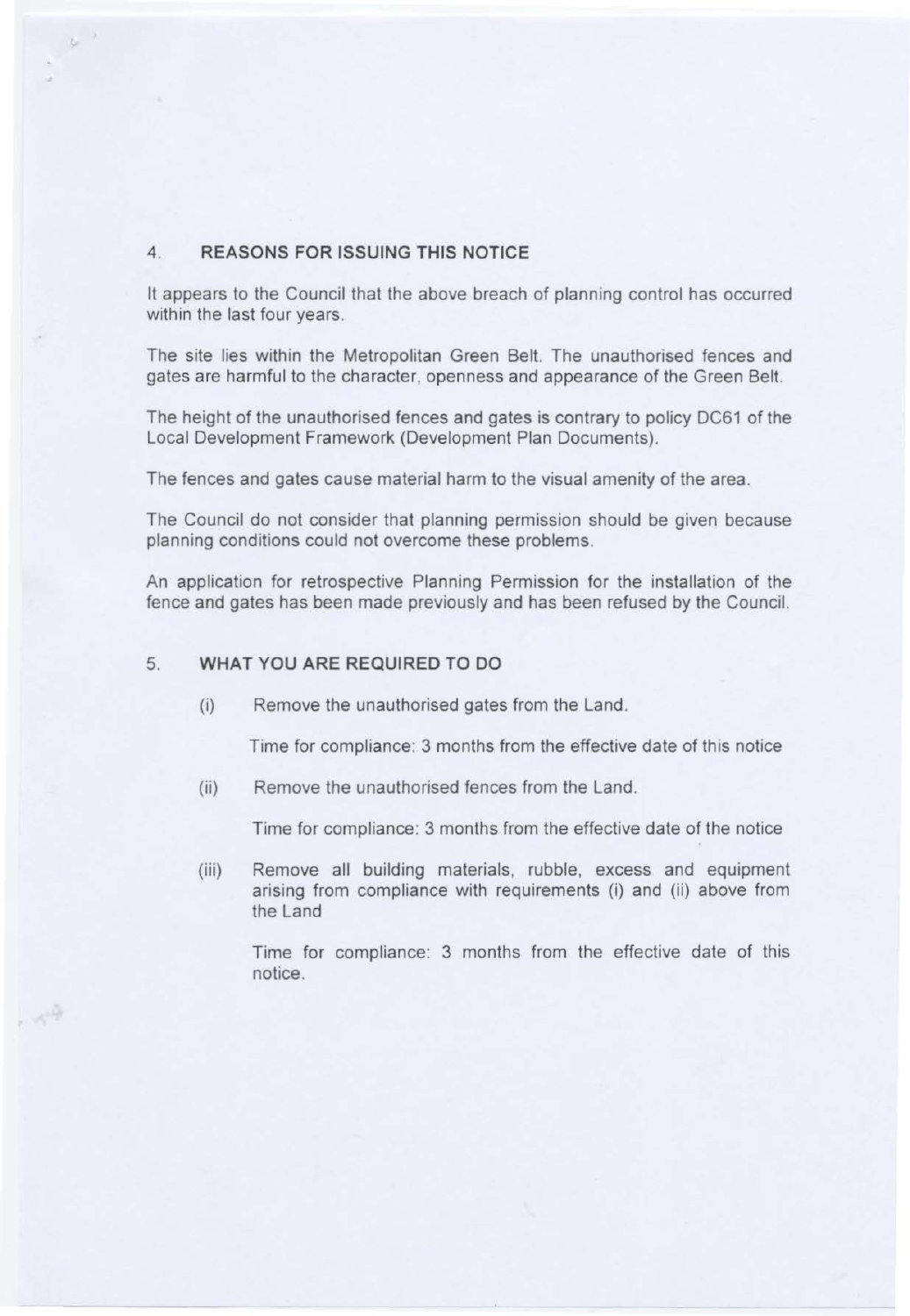# 6. **WHEN THIS NOTICE TAKES EFFECT**

This Notice takes effect on 4 February 2009, unless an appeal is made against it beforehand

Dated 22 *Deunbe* 2008

Signed:

 $\mu^{-\mu}$ 

 $\sim 10$ 

en

Authorised Officer

on behalf of London Borough of Havering Town Hall Main Road Romford RM1 380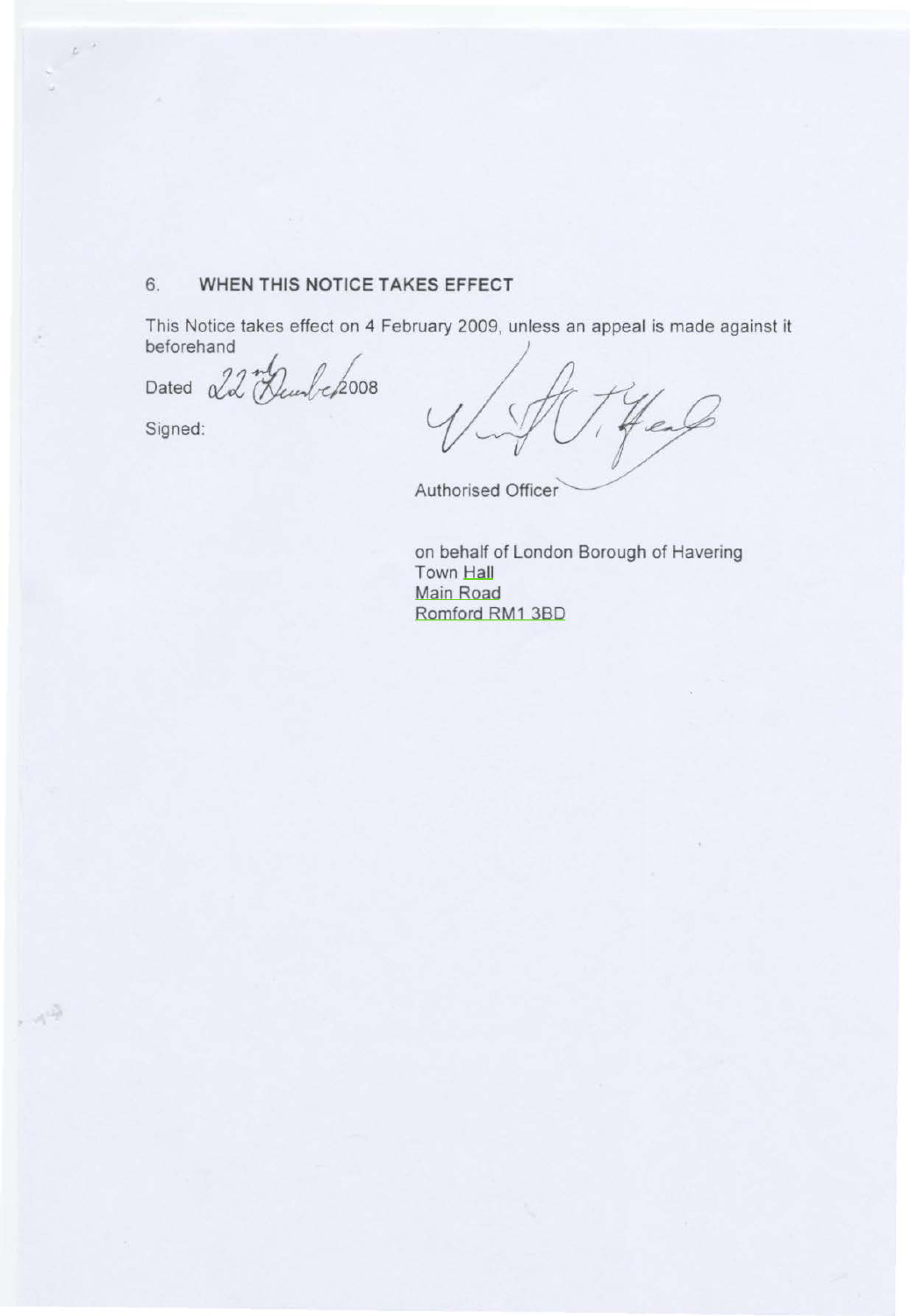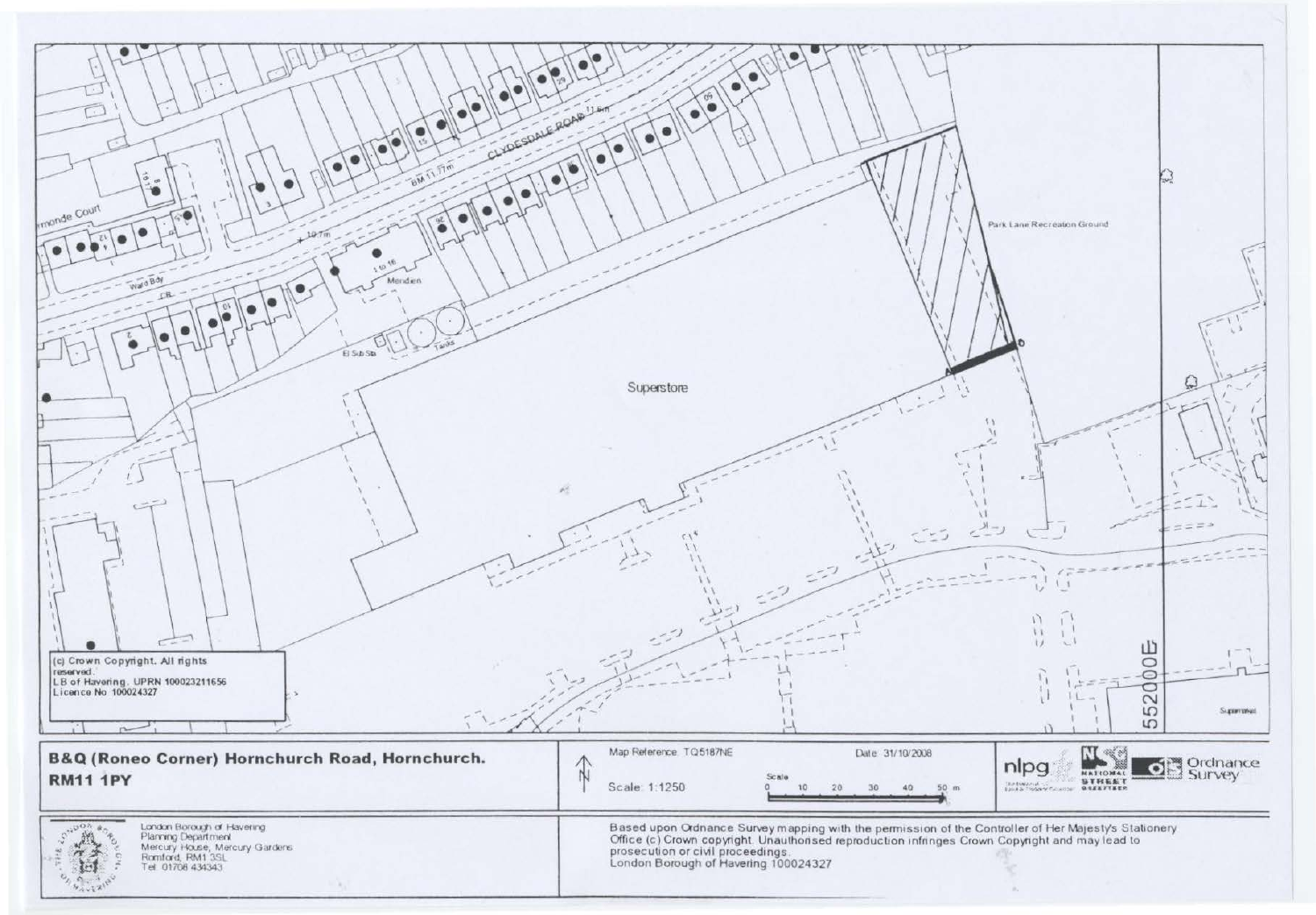## YOUR RIGHT OF APPEAL

 $\phi^{-1}$ 

 $\sim \gamma^{1/2}$ 

You can appeal against this Enforcement Notice to the Secretary of State by 4 February 2009. Further details are given in the attached explanatory note.

## WHAT HAPPENS IF YOU DO NOT APPEAL

If you do not appeal against this Enforcement Notice, it will take effect on 4 February 2009 you must then ensure that the required steps for complying with it, for which you may be held responsible, are taken within the period specified in the Notice.

FAILURE TO COMPLY WITH AN ENFORCEMENT NOTICE WHICH HAS TAKEN EFFECT CAN RESULT IN PROSECUTION AND/OR REMEDIAL ACTION BY THE COUNCIL.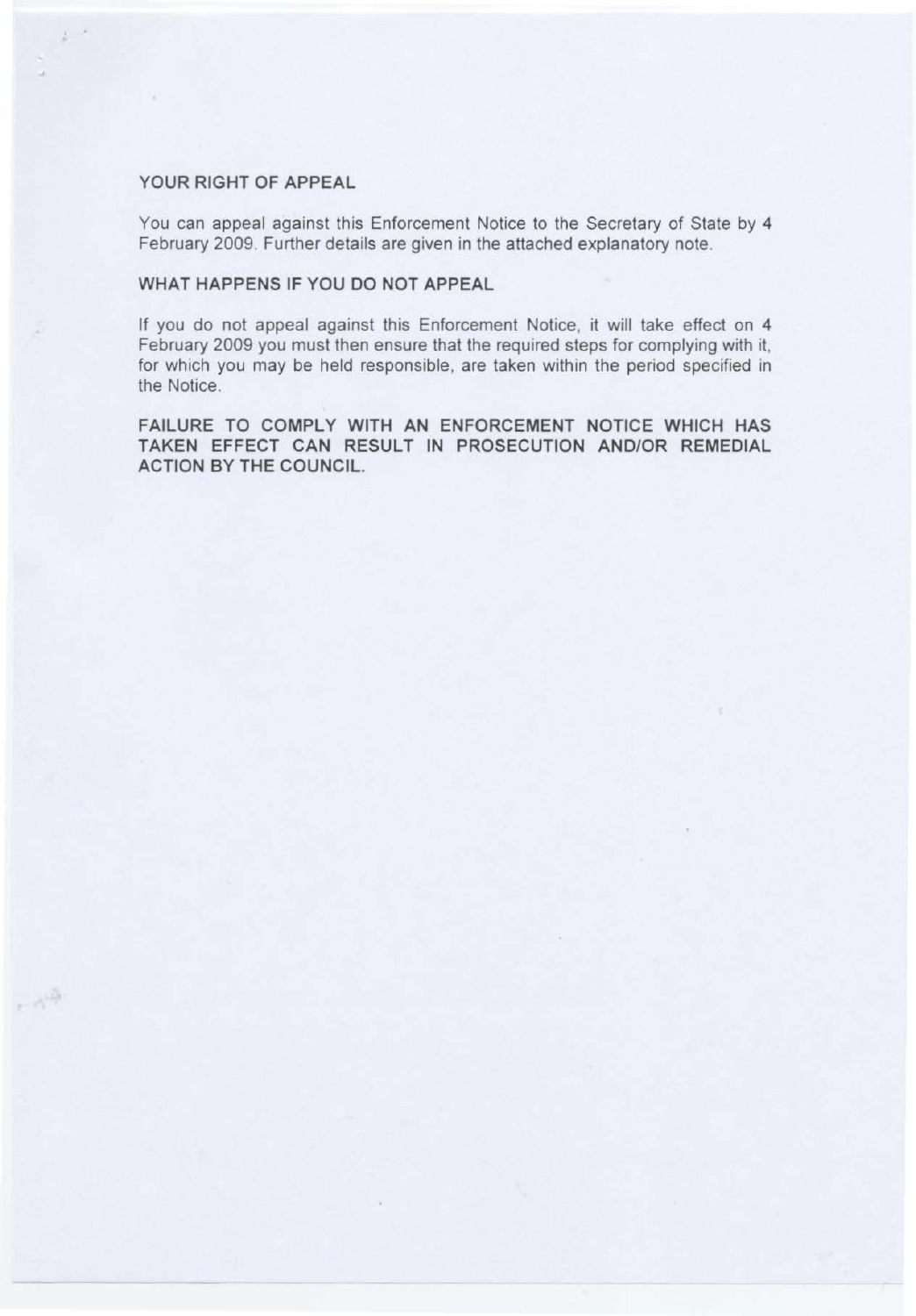#### **EXPLANATORY NOTES**

#### **STATUTORY PROVISIONS**

A summary of Sections 171A, 171B and 172 to 177 of the Town and Country Planning Act 1990 (as amended) is enclosed with this Notice.

# **YOUR RIGHT OF APPEAL**

You can appeal against this Notice, but any appeal must be in writing and received, or posted (with the postage paid and properly addressed) in time to be received in the ordinary course of the post, by the Secretary of State on 4 February 2009 The enclosed booklet "Enforcement Appeals - A guide to Procedure" sets out your rights. Read it carefully. If you appeal you should use the enclosed appeal forms. Two copies are for you to send to the Secretary of State if you decide to appeal. The other is for you to keep as a duplicate for your own records. You should also send the Secretary of State a copy of the Enforcement Notice.

#### **GROUNDS OF APPEAL**

 $A^{\frac{m}{2}}$ 

The grounds of appeal are set out in Section 174 of the Town and Country Planning Act 1991 and are also set out on pages 2 - 5 the enclosed appeal forms.

#### **PLANNING APPLICATION FEE**

Should you wish to appeal on ground (a) - that planning permission should be granted for the unauthorised development - then a fee of  $E$  170.00 is payable both to the Secretary of State and to the Council. If the fees are not paid then that ground of appeal will not be valid.

## **STATEMENT ON GROUNDS OF APPEAL**

You must submit to the Secretary of State, either when giving notice of appeal or within 14 days from the date on which the Secretary of State sends him a notice so requiring him, a statement in writing specifying the grounds on which you are appealing against the enforcement notice and stating briefly the facts on which you propose to rely in support of each of those grounds.

#### **RECIPIENTS OF THE ENFORCEMENT NOTICE**

The names and addresses of all the persons on whom the Enforcement Notice has been served are:

1. The Owner of the said land